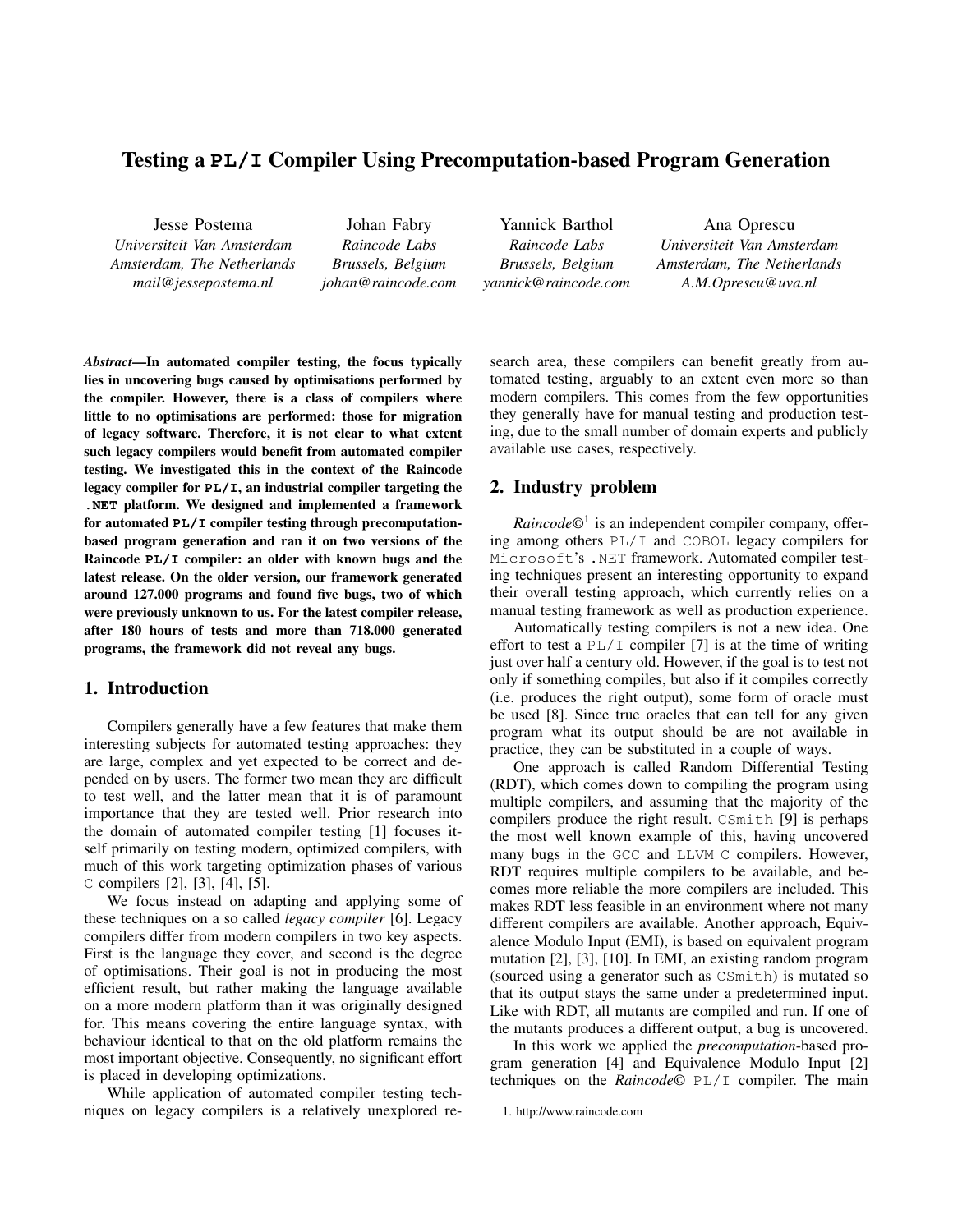challenge of our work is twofold: First, adapting automated compiler testing techniques to the  $PL/I$  language. Most of these techniques have been designed for testing C compilers, with earlier endeavours outside of the C language [11], [12], [13], [14] having varying levels of success.  $PL/I$  is a language with a very large spectrum of constructs available. It contains many features, some of which are unique to the language, and therefore lack any easily translatable generation or mutation strategies. This makes  $PL/I$  a good candidate to test the general applicability of automated compiler testing techniques in a legacy context. Second, targeting different kinds of bugs. Automated compiler testing approaches, and in particular mutative approaches are focused on uncovering bugs in the optimization phase(s) of a compiler [1]. Legacy compilers, on the other hand, categorically lack these optimization phases. It is interesting then, to observe how well these techniques will hold up in this context, for which they were not originally designed to be employed.

The goal of our research is exploring the adaptation of automated compiler testing to legacy programming languages. On a practical level, we design and implement a framework consisting of a program generator and an equivalence mutator for automated testing of a PL/I compiler. We define the following research questions:

- RQ1 How can we adapt optimization-focused automated compiler testing techniques to legacy compilers?
- RQ2 How can we design a program generator for equivalence mutation testing of a  $PL/I$  compiler?
- **RQ3** How can we design an equivalence mutator for a  $PL/I$ compiler?

We validate and evaluate our framework by running experiments on two separate versions of the *Raincode©* PL/I compiler: an older version of the compiler, with a set of known bugs, as well as the most current version.

### 3. Background

#### 3.1. The **PL/I** Language and **Subset/G PL/I**

PL/I is a procedural programming language originally designed for IBM's S/360 system and accompanying operating system, OS/360. Its main design goal was to create a programming language that could satisfy the requirements of all three distinct categories of user groups that were present at the time: scientific, commercial and specialpurpose.  $PL/I$  was designed by committee, a work that started in October 1963. The first document describing the language was presented in March 1964 [16].

As Dijkstra mentions,  $PL/I$  is of a "frightening size and complexity" [17], which arguably makes it both hard to implement as well as to teach [18]. To this end, the PL/I General Purpose Subset (Subset/G PL/I) [15] was designed during the 1970s, and released as a standard in 1981. Subset/G  $PL/I$  aims to preserve the most useful properties of PL/I while getting rid of rarely used or inefficient features, as well as things that were by the 1970s known as arguably bad language design. Figure 1 shows the statement types available in Subset/G PL/I.



Figure 1. All statement types available in Subset/G PL/I, from [15]

A complete overview of PL/I or Subset/G PL/I is out of the scope of this text. Instead we will highlight two of the language features that are relevant to our discussion.

3.1.1. **DECLARE**. Variable declarations are done through the DECLARE keyword (abbreviation: DCL). This is followed by a name for the variable and any set of attributes. Multiple variables can be declared using a single declare statement, by putting them in a comma-separated list, as shown in Listing 1.

```
/* vars A and CH with values: 4 and default */DECLARE A BINARY INIT (4), CH CHAR;
/* var B with value: [5, 0, 0, 0] */
DECLARE B DIMENSION(4) BINARY INIT(5);
/* var C with value: [5, 5, 0, 0] */
DECLARE C DIMENSION (4) BINARY INIT ((2) 5);
/* var D with value: [5, 6, 5, 6] */
DECLARE D DIMENSION(4) BINARY INIT((3)(5, 6));
```
Listing 1. Declare statement examples

Three notable attributes of DECLARE are:

type: Arguably the most important attribute is the one that declares the type of the variable. Apart from the usual types of binary, character and floats, PL/I also supports fixedprecision floats and complex numbers.

DIMENSION: An *array* declaration is performed through the *dimension* attribute. This attribute is denoted by the (optional!) DIMENSION keyword, followed by one or more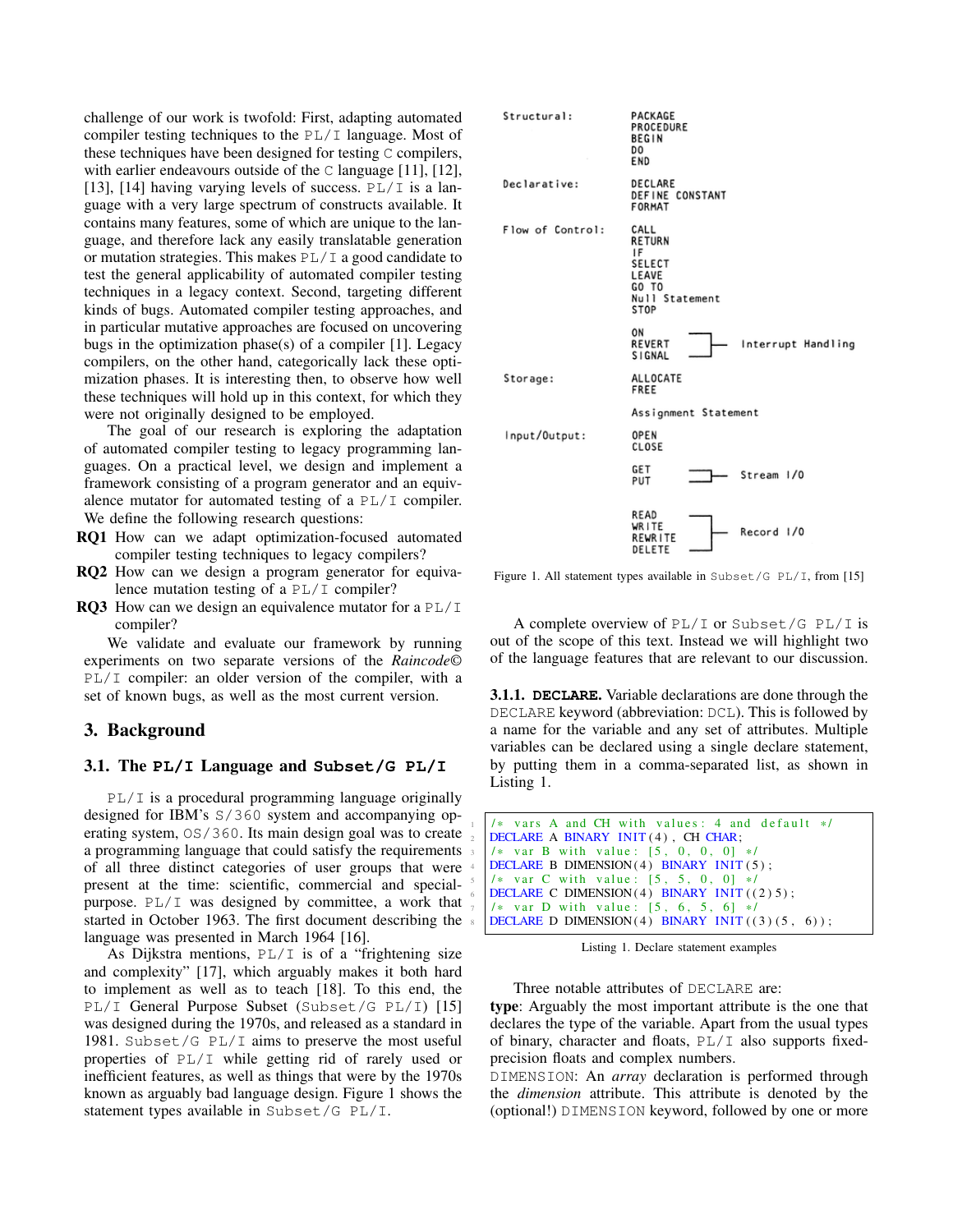*bounds* enclosed in brackets and separated by a comma. Bounds consists of at least an integer value upper bound, optionally preceded by a lower bound followed by a colon. The default value of lower bound is 1, and it must always be less than or equal to the upper bound.

INITIAL value (abbreviation: INIT): This attribute allows the variable to be initialized with a value other than the default value of its type, *e.g.*, 0 for binary variables. The value is passed between brackets after the keyword. In case the variable is an array, multiple values can be passed to the initial attribute. Singular values or lists of values (enclosed in brackets, comma-separated) can also be repeated by prefacing them with a *repetition*, a single integer value (higher than zero) enclosed in brackets. Excess values, if any, are dropped.

3.1.2. **DO**. In its most basic form, a *do*-group groups statements into a block, executing this block exactly one time. However, its optional elements make it  $PL/I$ 's de facto looping mechanism. These include:

reference variable: Similar to modern looping mechanisms, there is an option to initialize a loop variable. This is called the *reference* variable.

WHILE: This is a loop termination expression evaluated *before* every iteration of the loop.

UNTIL: This is a loop termination expression evaluated *after* every iteration of the loop

BY: The expression accompanying this keyword is evaluated *once* before the first iteration of the loop, yielding the increment value for the reference variable, applied after each iteration. The default increment value is 1.

REPEAT: The expression accompanying this keyword is evaluated *after every* iteration, and the result is added to the reference variable.

TO: The expression accompanying this keyword is evaluated once before the first iteration of the loop and when the reference variable gets updated. The reference variable is then checked to be in the allowed range. If not, the loop is terminated.

FOREVER(/LOOP): If this keyword is present, the loop will iterate forever, unless a LEAVE or GO TO statement is encountered, or the program terminates.

A do-group can have a combination of while, until and/or to attributes. If any of their termination conditions are met, the loop is terminated.

## 3.2. The Raincode **PL/I** Legacy Compiler

The compiler that is the subject of our work is the Raincode  $PL/I$  legacy compiler [19], from here on simply referred to as 'the compiler'. The compiler fully supports PL/I syntax, and compiles it to the .NET platform [20].

Unlike the typical new code compilation use case, the purpose of Raincode legacy compilers is primarily to compile *existing* and possibly (very) old code, written for the IBM mainframe platform, so that it runs on the modern .NET platform [6]. As such, the goal of the compiler lies *not* in achieving more efficiency, but rather in making the PL/I language available outside of the old mainframe platform. This goal comes with two specific requirements:

Syntax supported by the IBM compiler must be supported by the compiler. This is because even small deviations from the language definition could require many changes in software portfolios, prohibiting porting them to the new platform.

Behaviour of compiled programs should remain the same after porting. This means that even bugs in the original IBM compiler need to be reproduced.

The compiler is part of a larger tool set at Raincode that allows for source code analysis and manipulation of various legacy languages, *e.g.*, also including COBOL. Part of this toolset is the Raincode engine for  $PL/I$ : it preprocesses a PL/I source file and parses it, yielding a parse tree annotated with semantic information. User-written scripts in the YAFL [21] programming language can then be used to operate on the parse tree for analysis and modification.

#### 3.3. Precomputation-Based Program Generation

Random compiler testing is a technique that aims to test a compiler through a continually automatically generated set of random input programs. For as long as specified, random programs are generated. These programs are then compiled and executed. If during either compilation or execution an error arises, the program is saved for later analysis.

Nagai et al. [4] proposed *precomputation*-based program generation: a form of random program generation that generates programs in such a way that its result or output is known beforehand (*i.e.*, precomputed). This allows the compiler testing flow to detect miscompilations causing program crashes as well as those causing incorrect output. Program generation starts from a trivial seed program that does not print any output, but merely exits successfully. On this seed program a number of transformation rules are consecutively applied to generate the final result.

Introduced by Le et al. [2], Equivalence Modulo Input (EMI) is motivated by the difference between *statically* compiling a program  $P$  to work on all inputs, and executing it *dynamically* on a subset of those inputs. Given P and an input set  $I \in dom(P)$  there exists some set of programs V such that  $\forall Q \in V$  it holds that  $\forall i \in I$   $P(i) = Q(i)$ . The set V is referred to as P's *EMI variants* or *mutants*.

Assuming there exists an oracle that given a program P and some input I can produce (a subset of) P's mutants  $V$ , this enables to test a compiler in the following way: let the compiler compile P and all  $Q \in V$ . Then, execute all compiled programs using I. If any of the programs failed to compile successfully, or failed to produce the same result as P, we have found a compiler bug.

To bring the above theory to life, we need actual implementations of the oracle that produces mutants, which typically happens by mutating an existing program. Lascu *et al.* [22] specified three strategies for developing mutations: Studying specifications: Investigating language specification documents can lead to very detailed insights in how the language functions and how certain features interact.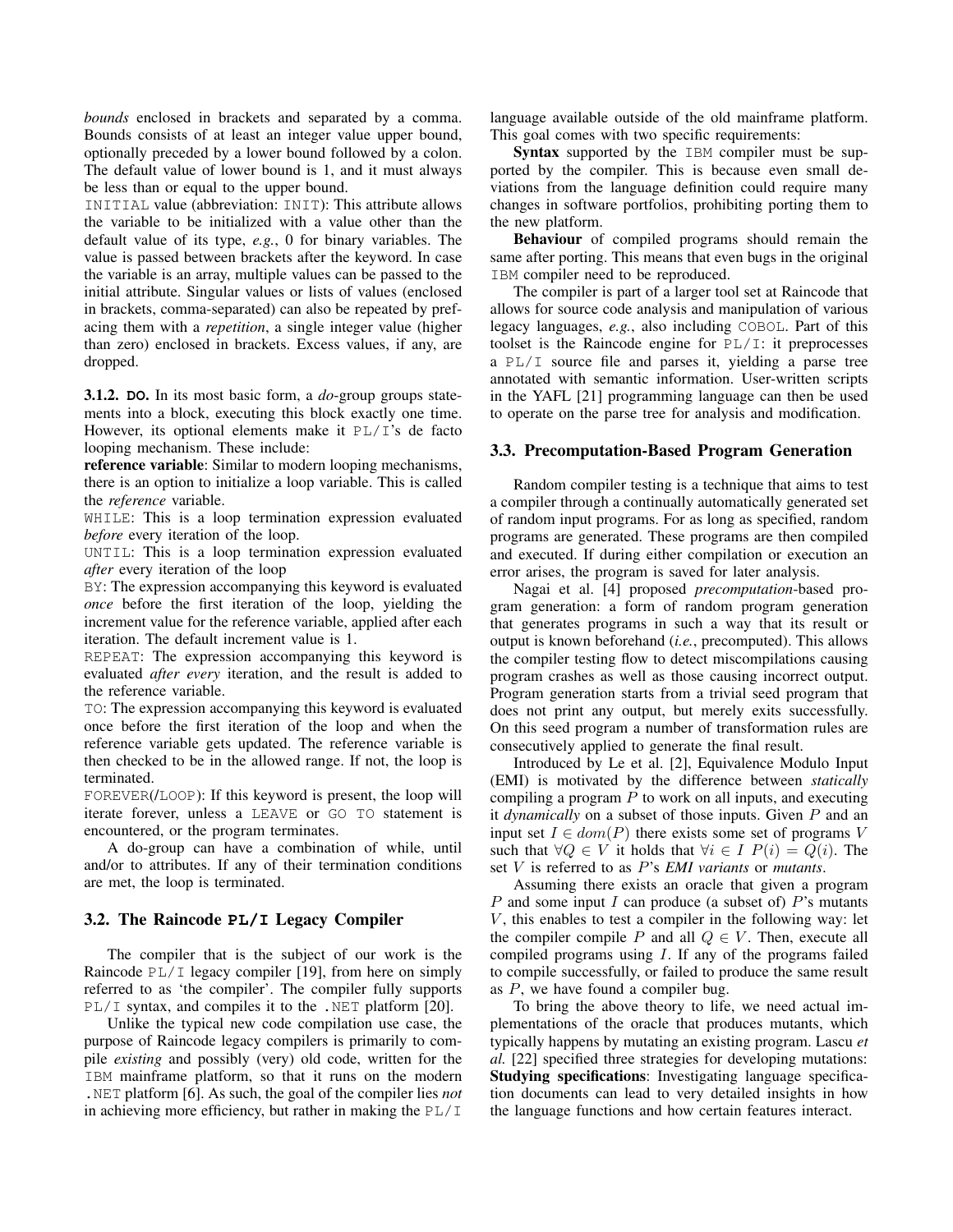Consulting prior work and domain experts: Prior work might be applicable to the current domain with slight modifications. Domain experts' knowledge can provide experience of 'real world' applications of the language and/or compiler, which can serve as inspiration for mutations.

Deriving metrics from the compiler: Obtaining code coverage while testing the compiler with the current set of mutations can show which areas of the compiler remain unexercised. This can inspire new mutations that specifically attempt to target those areas.

## 4. The Program Generation Framework

We designed and implemented a precomputation-based program generation and Equivalence Modulo Input framework for PL/I and we present it in this section.

#### 4.1. What to Generate

As established in Section 3.1,  $PL/I$  is a large and complicated language. Because of this, it is infeasible to include every part of the language in our program generation and/or mutation processes. Inspired by the strategies presented by Lascu *et al.* (see Section 3.3), we base our set of included language constructs on two pillars: Consulting specification documents and domain experts.

4.1.1. Studying specifications. We studied the official language specifications (in the case of  $PL/I$ , this is the IBM language manual [23]) to decide which constructs to include and which to leave out. However, this document does not include any details on how often a construct is used, or how essential it is to the language. It fulfills the purpose of explaining what *is*, rather than what is *useful*.

This is where Subset/G PL/I [15] comes in. Subset/G PL/I is designed to "preserve the most useful properties of  $PL/I$ " [18]. Because of this, we decided to only include language constructs included in Subset/G PL/I. However, not every language construct lends itself well for random generation or mutation (for instance, because they require very specific circumstances to be valid). This lead us to leave out the record I/O and interruption handling constructs.

4.1.2. Consulting domain experts. We also consulted the main developer for the PL/I compiler from Raincode, who has worked extensively on developing their PL/I compiler, for their advice regarding which language constructs to focus on. Their suggestions included the following:

Initialization: This refers to the INIT keyword (see Section 3.1.1) used during variable declarations.

Loops: Loops, in the form of do-statements are extensively covered by our program generator (see Section 3.1.2).

Dynamically sized types: These include any variables, particularly arrays and procedure parameters, whose size is determined at runtime.

Mixing types:  $PL/I$  allows for the definition of compound data types, *e.g.*, structures. This stresses the memorymanagement part of the compiler, which is quite complex as PL/I allows for both bit and byte-level alignment.

We incorporated all the suggestions of the domain expert, except for the last, as it would lead to a significantly larger development effort.

### 4.2. Framework Design

The first design decision that has to be made with regards to the framework is that of the sourcing of input programs. Simply put, without an existing program, there is nothing to mutate. For some languages, tools like CSmith [9] exist that generate random programs, which can be used, potentially after some analysis, as input programs. Unfortunately, such tools are not readily available for  $PL/I$ . This leaves us with the option to use manually written test cases as our input, or build our own program generator. We chose the latter of these two options as it allows for a greater diversity in input programs.

An advantage to building our own generator compared to using a pre-existing one, is that we have the ability to control both which language primitives are added and which technique we rely on for its generation process. For the latter, we opt for *precomputation*-based program generation. The main reason for this is because next to a generated program, this method produces a *state*, bookkeeping the value of every variable at every point in the program. This information is essential to our approach, as our mutation technique requires knowledge of which code is dead or alive in order to execute mutations on it. Alternatively, we could have opted for a generation technique that did not provide us with this state bookkeeping. For example, Le *et al.* [2] take this approach for their implementation, using an existing profiling tool to extract this information from the generated programs. Similar to the program generator, such a tool is not readily available for  $PL/I$  and we would have to build one ourselves.

During testing, it might be beneficial to limit or tweak the behaviour of the framework. For example, a specific combination of language constructs could lead to compilation error. After a single program containing this error has been analysed, further programs being generated with the same error would be of little use. So, the tester may choose to configure the framework in such a way that this combination of constructs can no longer appear in the same program, in order to allow the framework to find as many different bugs as possible. We have chosen to have modifications be done directly in the code by the tester, as it arguably allows the most fine grained control of the framework. Of course, a notable drawback to this is that the tester needs to have intimate knowledge of the implementation of the framework.

#### 4.3. The Program Generator

The program generator starts from a trivial seed program, shown in Listing 2, and a randomly selected set of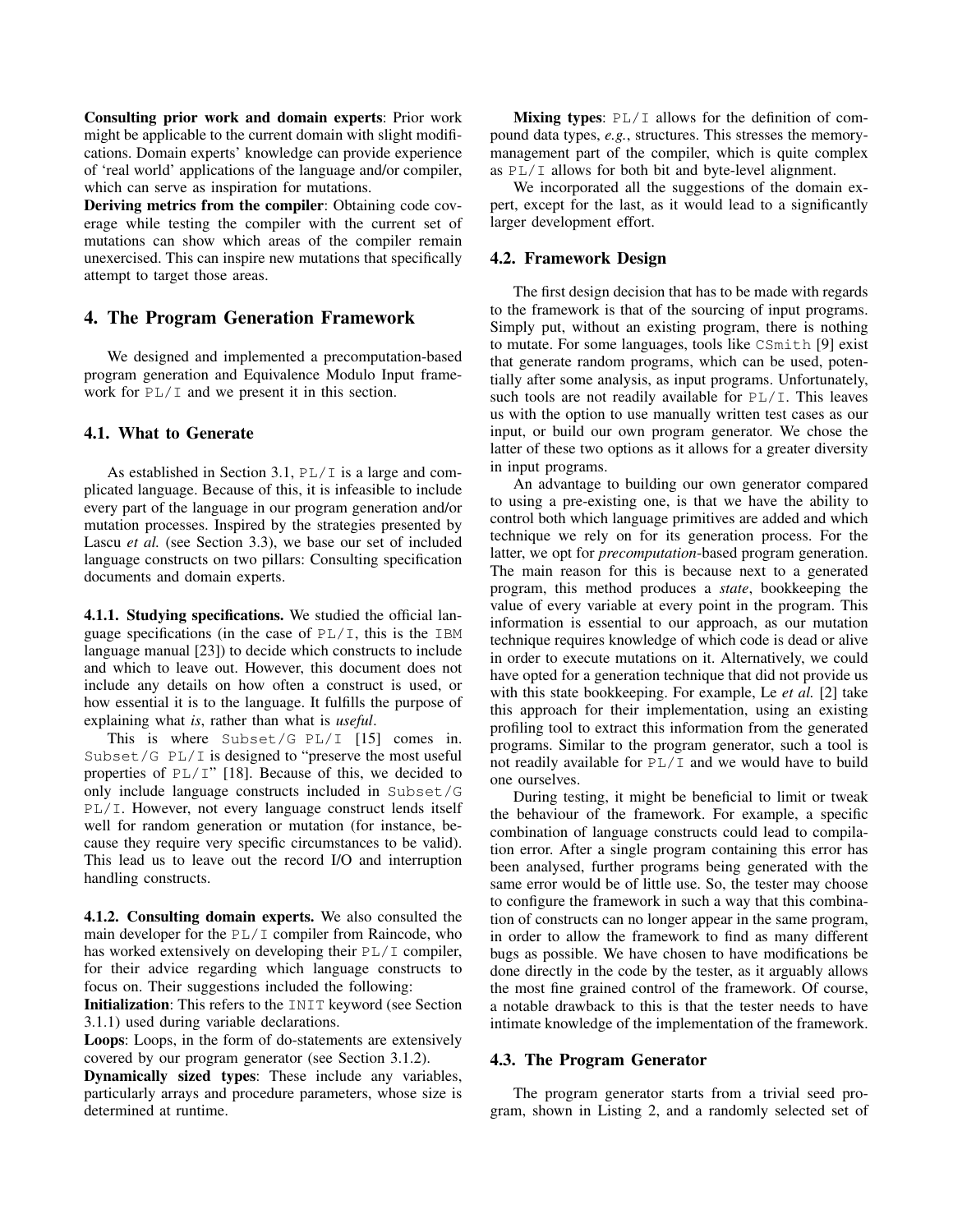```
template: PROC (command_line) options (main);
\frac{1}{2} declare command line char (100) varying;
3 declare table (8) binary;
4 declare k binary init (1);
5 declare c char;
       \overline{DO} i = 1 to length (command line);
s \mid c = \text{substr}(\text{command}\_line, i, 1);9 if c = ' \cup ' then k = k + 1;
_{10} else table (k) = BINARY(table (k) || c);
11 END:
12 END template;
```


external variables and produces a random program. This program includes language constructs such as variable declarations, if statements and variable assignments. It is produced together with a state bookkeeping that indicates for every line in the program what the value of every variable in the program is at that point and whether the line will be executed (alive) or not (dead) during program execution.

- Our generator is split up into the following components: External variable generation: A random set of variables is generated that the resulting program will read.
- Seed program: This program is shown in Listing 2. It forms the basis for generation and includes the required code to read out the external variables.
- Variable declarations: A set of variable declarations are the first things added to our seed program. They are used as input for the following steps.
- Variable assignments: The first use of our declared variables. Some of them are assigned a (new) value.
- Control statements: These statements 'wrap' themselves around a variable assignment, thereby complicating the program's control flow.
- Print statements: Finally, print statements are added that output the valuations of every variable.

We limit our discussion to three key elements of the generator, due to a lack of space.

Variable Declarations: Each declaration exists of a single binary variable or (multi-dimensional) array, possibly also containing an initialization via the INIT language construct (See Section 3.1.1). For every declaration, the variable name, its dimensions and values are recorded, adding to the *state* of the program we keep track of. Every line following the declarations is paired with this set of information, denoting the value of every variable at that point in the program. Next to this, we add data about whether this line of code is alive or dead, and which variable, if any, is altered on this line. Note that this strategy is only feasible because we have fine grained control over how our program is generated, ensuring that, for example, only a single variable is ever altered on one line and that we can predetermine ahead of time whether a line of code will be alive or dead.

Variable Assignments: In these, the left-hand side consists of a single variable (including index, if we are dealing with an array) randomly chosen from our list of declared variables. The right-hand side consists of a random integer value. When adding this statement, we create a new *state*, based on the state of the previous line, simply altering the value for the specific variable we are updating. Where our approach differs from earlier work, is that these simple assignments are later not expanded into either multiple lines or into more complicated arithmetic operations. This is a deliberate choice, as our focus is not to target the arithmetic optimization aspect of the compiler.

Control Statements: These take the form of if and do statements (see Section 3.1.2). Here, we focus on generations of do statements.

First, we generate a variable initialization, in the form  $i \leftarrow$  some integer value or any of the declared variables.

Second, either a repeat or  $to/by$  keyword(s) is added, chosen randomly, since they are mutually exclusive options. For example, we add a to or by keyword, with some integer or any of the declared variables as their value. Since a combination of to and by can cause the body of the statement to no longer be executed (see Section 3.1.2), the framework determines this, and if the code is currently alive, the state is updated.

Third, optionally a while keyword is added. A condition is produced with  $i$  as its left hand side, some integer value or any of the declared variables as its right hand side, and an arbitrary comparator. Again, since this can cause the body of the statement to no longer be executed, the framework determines this and updates the state if needed.

Fourth, an until keyword is optionally added. However, since the until clause only gets evaluated *after* the first iteration, it does not influence liveness, and the framework does not need to check for it.

Fifth and last, the framework generates either a leave or goto statement with a corresponding label. This statement is appended to the body of the do statement, ensuring that the loop is only executed once at most, preventing infinite loops.

#### 4.4. The Program Mutator

The program mutator generates from a program and its state bookkeeping a set of equivalent mutant programs, complete with their own state bookkeeping. Our general approach to creating mutants works as follows: as input we take any program (either the program generated by our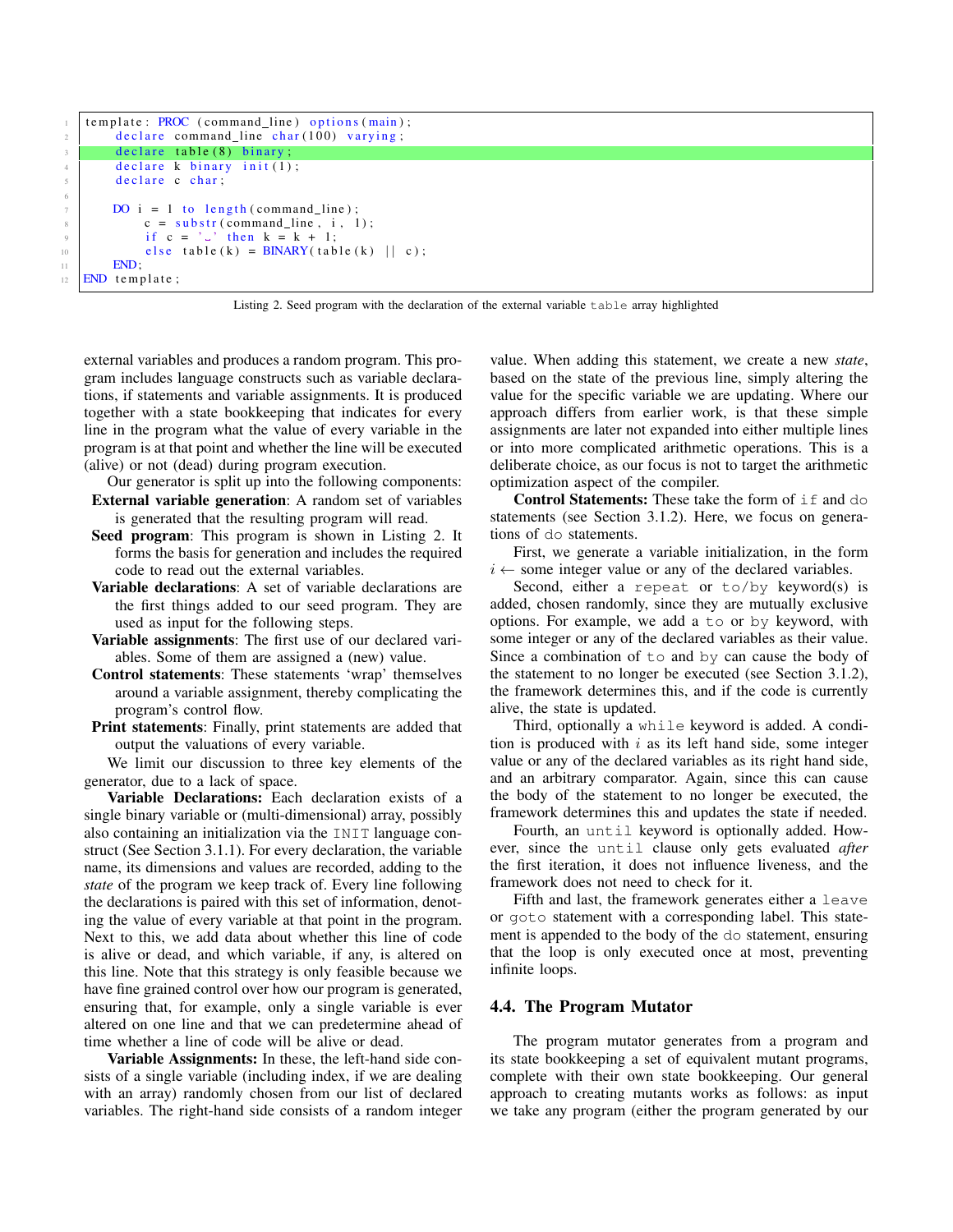generator, or a previous mutant) and its state bookkeeping. We then randomly choose one of the mutation categories, and one mutation within that category to apply. If this mutation is successful (a mutation might fail because the required entity, such as a dead assignment, might not be available), we output the resulting program and its state bookkeeping. This output is then fed back into the mutator. This loop of feeding the result back into the mutator is performed  $T$  times, creating mutants that differ more and more from the original program. Compared to only applying a single mutation step on our source program, we take this approach to create more diverse mutants, as our program generator and mutator utilize different language constructs.

We have three categories of mutations: dead code removal, dead code insertion and live code insertion:

Dead code removal mutations remove a single dead statement from the source program. Programs generated by our generator contain two types of language structures that can be dead: Variable assignments and DO-groups, potentially made conditional with an IF statement. For each of these cases, we construct a basic mutation technique. For variable assignments, we remove the entire assignment and for DOgroups, we remove the entire group, including its contents and surrounding IF statement, if present.

Dead code insertion mutations insert a single dead statement into the source program. Dead code insertion can perhaps be considered the most 'free' type of mutation, as it does not rely on certain language structures existing in the code like dead code removal, nor is it constrained by its runtime evaluation like live code insertion.

For our mutation strategies, we focused on the following language constructs: Variable assignments, IF statements, BEGIN-groups, SELECT statements, Procedures and STOP statements. A complete discussion of these strategies is outside of the scope of this text. Most importantly, dead variable assignments are added at the beginning of dead procedures, DO- or BEGIN-groups, and IF statements and BEGIN-groups surround a dead variable assignment.

Live code insertion mutations insert a single live statement into the source program. As the code that we insert will actually be executed, it affects our program's semantics, requiring extra care. In this category, we implement mutations based on three language constructs: IF statements, Procedures and controlled variables. We discuss the first two, since space does not permit us to expand on controlled variables.

Given that we know for every IF clause whether it will evaluate to true or false, we can also generate these clauses in such a way that they will be true (or false, if that is the desired result). Hence, for a given variable assignment, we make the following two mutations: either put the assignment behind an IF statement with a condition that evaluates to true, or create an IF statement with a condition that evaluates to false (with an arbitrary variable assignment) and add the original assignment on the next line, possibly preceded by an ELSE statement.

We implemented three different mutations based on procedures, one that takes a procedure, DO- or BEGIN-group or a variable assignment and two that only take a variable assignment. The first works similarly to the dead procedure inserting mutation: it wraps the body in PROCEDURE and END keywords accompanied by the procedure name. However, in order to make sure that the code inside still gets executed, we append a line containing a CALL statement (again, accompanied by the procedure name). The other two mutations utilize procedures to calculate the right hand side of an assignment, instead of the originally present value.

## 4.5. The Test Runner

The test runner ties the various parts of the framework together. It manages compilation and execution of all generated programs and reports any errors that may have come up in the process. The runner is comprised of four elements: the parser, the compiler, the executor, and finally the comparator.

The input of the parser is the state bookkeeping of the original, non-mutated program. To turn this bookkeeping into the expected results of our programs, it takes the final state of bookkeeping, which corresponds to the last line in the program. It then parses this state, saving only the variables and their corresponding values.

The other part of the input is the set of programs, consisting of both the original, non-mutated program as well as all its mutants. Every program in this set is compiled using the Raincode compiler and the resulting .DLL files are saved. If during compilation an error occurs, the program and the output are saved for later analysis.

All .DLL files produced by the compiler are fed into the executor one by one, together with the external variables produced during program generation as a single string, space-separated. All outputs of these executions are saved. If any runtime errors occur, the program and its output are saved for later analysis.

Finally, all results produced by the programs are read by the comparator and saved in identical format to the expected output that was produced by the parser in the first step. Then, they are all checked for equality with the expected result. If any actual result is not equal to the expected result, the program and its output are saved for later analysis.

Note that if during the compilation, execution or comparison phase an error is detected in one of the programs, further mutants will not be processed. This is done to prevent the same error from being flagged multiple times, increasing manual analysis time.

After passing all the above-mentioned steps, a wrapper produces a new set of external variables, and the framework is executed again.

## 5. Validation

To validate our work, we first ran the framework on a version of the compiler with known bugs, to confirm that we can indeed find these bugs. We then ran the framework on the latest release of the compiler, in an attempt to uncover as-yet unknown bugs.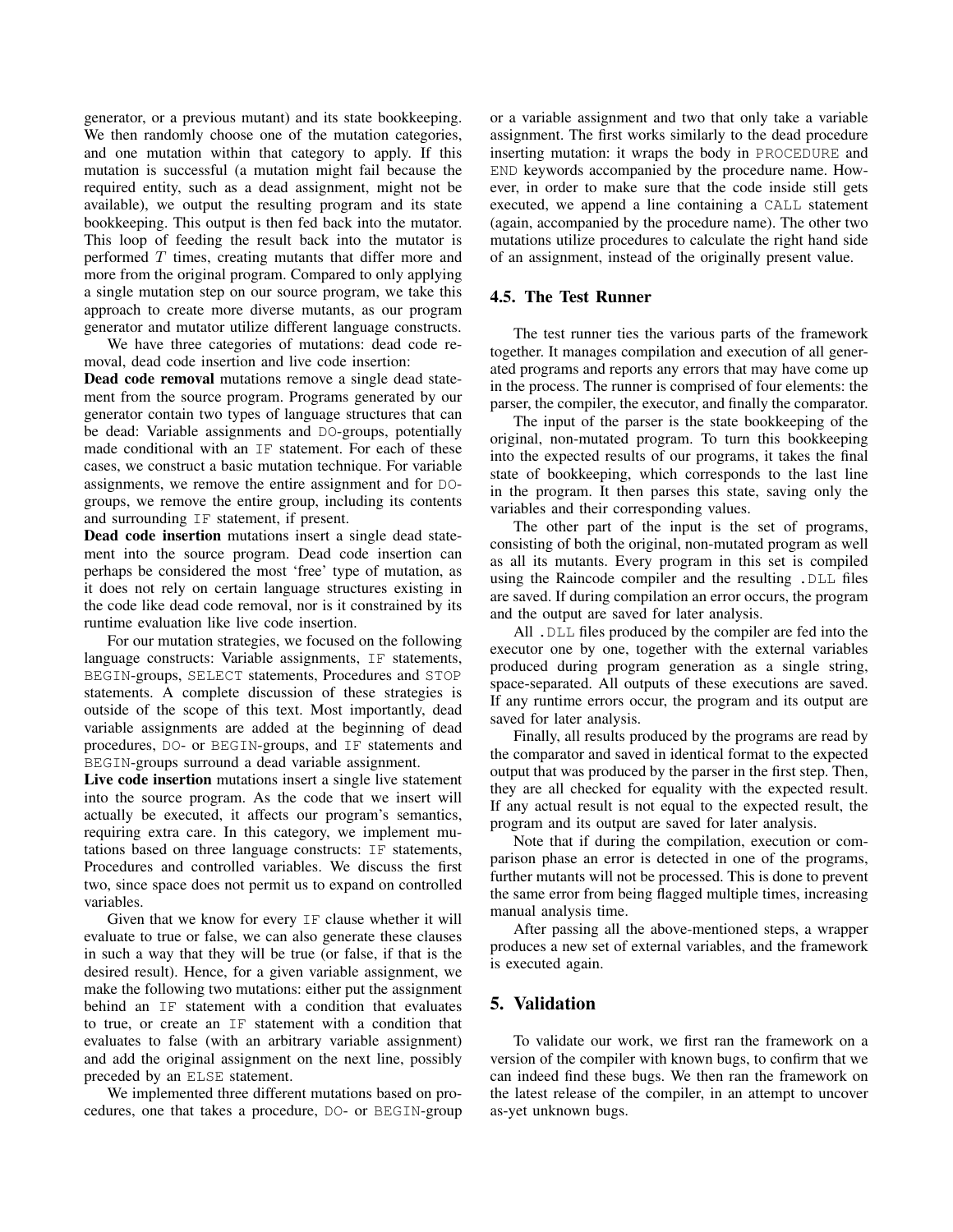#### 5.1. Validation Runs Setup

To conduct our experiments, the following versions, settings and tools are used:

A computer running a Linux-based operating system with a six core (twelve thread) CPU running at a max of 4.2GHz and 16GB RAM.

Raincode **PL/I** Compiler version 4.0.260.0 (26/05/2020). The current timestamp (retrieved though Python's time library) is used as the seed for random generation. Every ten minutes, the timestamp and seed are refreshed.

We chose this version of the compiler because of a bug reported on this version concerning incorrect behaviour of the do-group in some circumstances. Since our framework tests the do-group behaviour extensively through the program generator (see Section 4.3), it should be able to detect this bug, thereby validating our approach.

We configured the framework in such a way that it will continue to run until an error (either a compilation error, a runtime error or a miscompilation) is detected in ten different programs. For each of these types of errors, the first error program of its category is saved along with:

Run A number indicating the run in which this category was first encountered.

Seed used to generate this program, from the list of seeds stored with the run.

Generator and mutator call This is the exact command with which the generator and mutator are called, taking as parameters the seed and external variables.

Runner call The command calling the program runner, including the external variables as a parameter.

Error type when compiling and running this program: compilation fault, runtime error, or miscompilation.

Mutant version This indicates which mutant caused the error, or which is the first mutant to have this error (0 is the original program).

After each run, the flagged programs are manually analysed to establish the underlying origin of the error, for brevity we call this the *kind of error*. The framework is then tuned in order to prevent it from generating the same kinds of errors and it is run until it has flagged ten programs as containing an error, or produced 100.000 programs. This process was repeated four times.

### 5.2. Results of the Validation Runs

Table 1 shows the results of the four runs we conducted.

| Run                                 | Iterations | # of programs | # flagged | Kinds of errors |  |
|-------------------------------------|------------|---------------|-----------|-----------------|--|
|                                     |            | 94            |           |                 |  |
|                                     | 191        | 862           |           |                 |  |
|                                     | 3.648      | 26.201        |           |                 |  |
|                                     | 14.572     | 100.003       |           |                 |  |
| TADI E 1 VALIDATION EVERDIMENT BUNG |            |               |           |                 |  |

TABLE 1. VALIDATION EXPERIMENT RUNS

Run #1. The first run of our framework was done with the stock configuration of the framework and was very short, producing ten flagged programs in as many iterations (containing 94 programs in total). This means that 100% of the iterations produced a flagged program. Analysis of these flagged programs resulted in two bug kinds: one related to init statements (see Section 5.2.1) and one related to loops with a zero-valued by expression (see Section 5.2.2).

Run #2. For the second run, we tuned the framework such that init statements were only allowed to have a nesting level of one and no zero-valued by values. As a result, producing ten flagged programs was only reached after 121 iterations (containing 862 programs in total), or an ∼8.3% rate of producing an erroneous program per iteration. Two bug kinds were found among the flagged programs: another related to init statements (see Section 5.2.3) and one related to loops (see Section 5.2.4).

Run #3. One modification was done before execution of the third run: the init statement nesting level was limited to zero. This lead to flagging ten programs after 3648 iterations (with a total of 26.201 produced programs), or a  $\sim$ 0.3% rate of producing an erroneous program per iteration. One additional bug kind was uncovered: a runtime error related to the while condition (see Section 5.2.5).

Run #4. To prevent the loop-related bugs (Sections 5.2.4 and 5.2.5) from reappearing, while conditions were disabled from the framework. After 100.003 produced programs in 14.572 iterations, not a single program was flagged and we terminated execution of the run.

Hence, our validation runs encountered five different bug kinds. We discuss these next.

5.2.1. Init statement compilation error. The first kind of bug we found is a compilation error. After manual analysis of the program, we discovered it was triggered by a controlled variable allocation. More specifically, in the accompanying init attribute (see Section 3.1.1), the compiler was unable to handle three-level deep nesting of repetitions of values. For the sake of brevity, we do not include the exact code that caused the bug, as the init statement by itself is already 25 lines long. This bug was unexpected to us, as we were only aware of issues with do-group behavior in this version of the compiler.

5.2.2. Zero-valued by clause miscompilation. The second type of bug we found is a miscompilation, which after manual analysis we found to be related to the do-group behaviour (see Section 3.1.2). This is in line with what we expected to find, given that we selected this specific compiler version on the basis that this behaviour would be incorrect in some way. Listing 3 shows which part of the program caused the miscompilation result. The state at this point in the program is such that the dwqxmdspjg( $-64, 4$ ) variable, used for the by attribute, has the value 0. Our hypothesis is that the compiler incorrectly assumes that any by value must be  $\geq 1$  when the to value is greater than or equal to the initial value of the reference variable. However,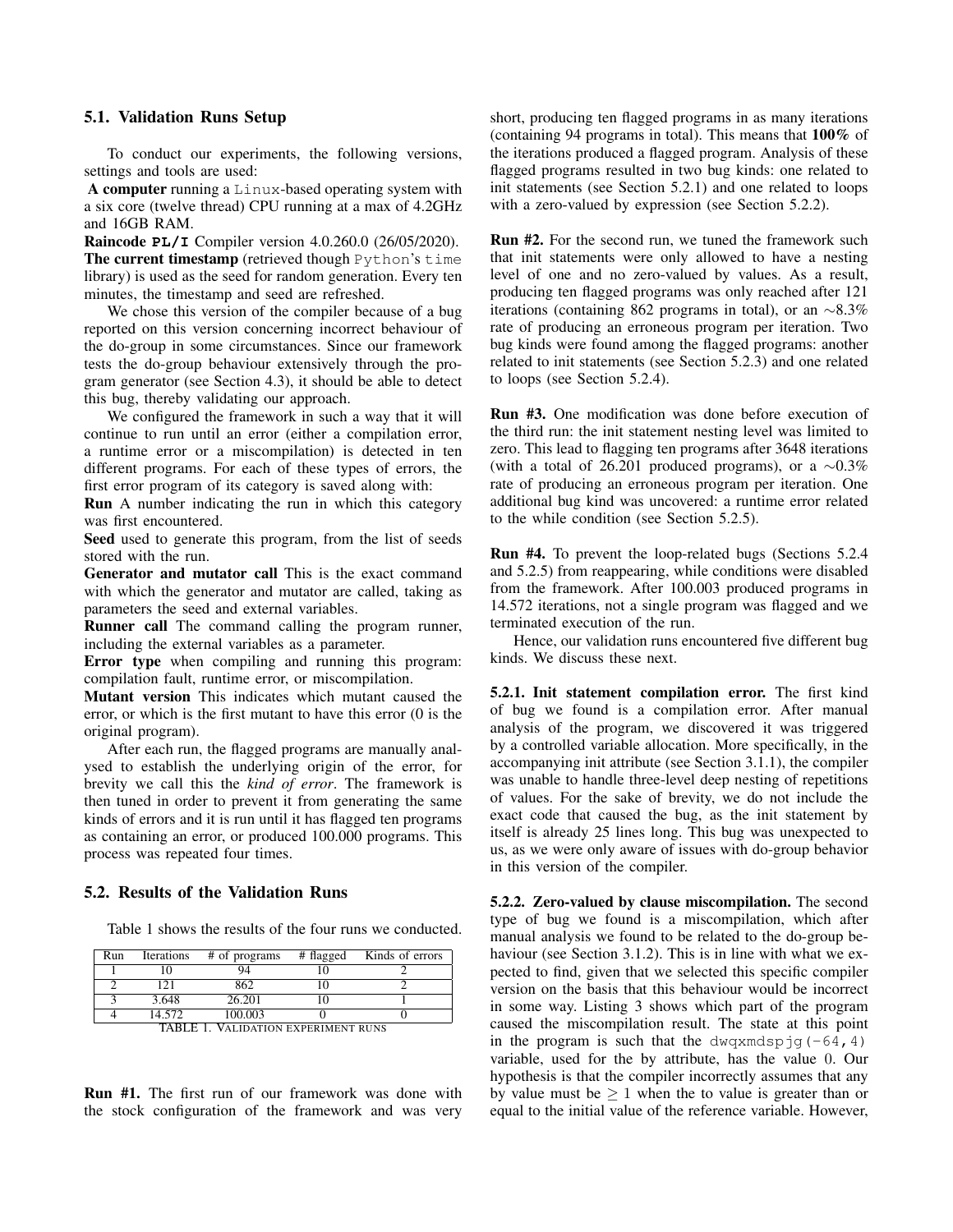$67$  ... 68 plnqglfpnp $(5, 171) = 49$ ; 69 IF t g z a cm c v d c (120,44)  $\leq$  52 THEN DO i = t g z a cm c v d c (127,82) TO t a b l e (2) By dwqxmdspjg (-64,4) UNTIL (  $i \geq 17$ );  $70 \mid \frac{\text{p} \cdot \text{p}}{\text{p} \cdot \text{p}} = 69;$  $71$  GOTO awysfeokai: <sup>72</sup> END;  $73$  awys feokai: 74 . . .

Listing 3. Bug-triggering program #2



Listing 4. Bug-triggering program #3

```
41 . . .
42 IF b zm qil n q g s ( 76, -30) \leq ohvnbvybvk (110) THEN DO i = -63 TO 60 BY b zm qil n q g s ( 77, -18) + 1;
43 IF c x j z i e a j s p ( -87,28) <= 89 THEN DO i = -4 TO ms ddl b di y ( 65) BY b zm qil n q g s ( 66, -18) + 5 WHILE ( i
                 = bzm qil n q g s (58, -13) ) UNTIL ( i \leq g l q f r o z s x l );
44 m sddlbdijy (60) = 69;
45 GOTO scvzmkofql;
46 END;
47 scyzmkofal:
48 GOTO clnpfajoyn;
49 END:
       50 . . .
```
#### Listing 5. Bug-triggering program #4



Listing 6. Bug-triggering program #5

the IBM language manual [23] states that any value  $\geq 0$  is valid in this case. This causes the discrepancy in behaviour.

5.2.3. Init statement miscompilation. After the first run, we limited their maximum level of nesting repetitions for init statements to one, compared to the default value of three. This lead to finding another bug related to init statements, a miscompilation, shown in Listing 4. Our hypothesis is that the repetition of one, nested inside the repetition of five is incorrectly parsed as a value, rather than a repetition, leading to the difference in value for the apbbudftlf variable and thereby oarcdmufyo's length during allocation. This bug was unexpected to us, as we were only aware of issues with do-group behavior in this version of the compiler.

5.2.4. While clause miscompilation. The fourth type of bug we uncovered is shown in Listing 5. Like bug #2 (Section 5.2.2), this is a miscompilation related to the do statement behaviour, where we expected to find bugs. Manual analysis revealed that the miscompilation is in the area of the while clause, which fails to prevent the loop from executing and causes msddlbdijy(60) to get assigned the value of 69.

5.2.5. While clause runtime error. The fifth and final type of bug also has to do with the while clause of a do-group and is shown in Listing 6. Rather than a miscompilation however, this error causes the program to produce a runtime error. Interestingly, if our initial manual analysis of the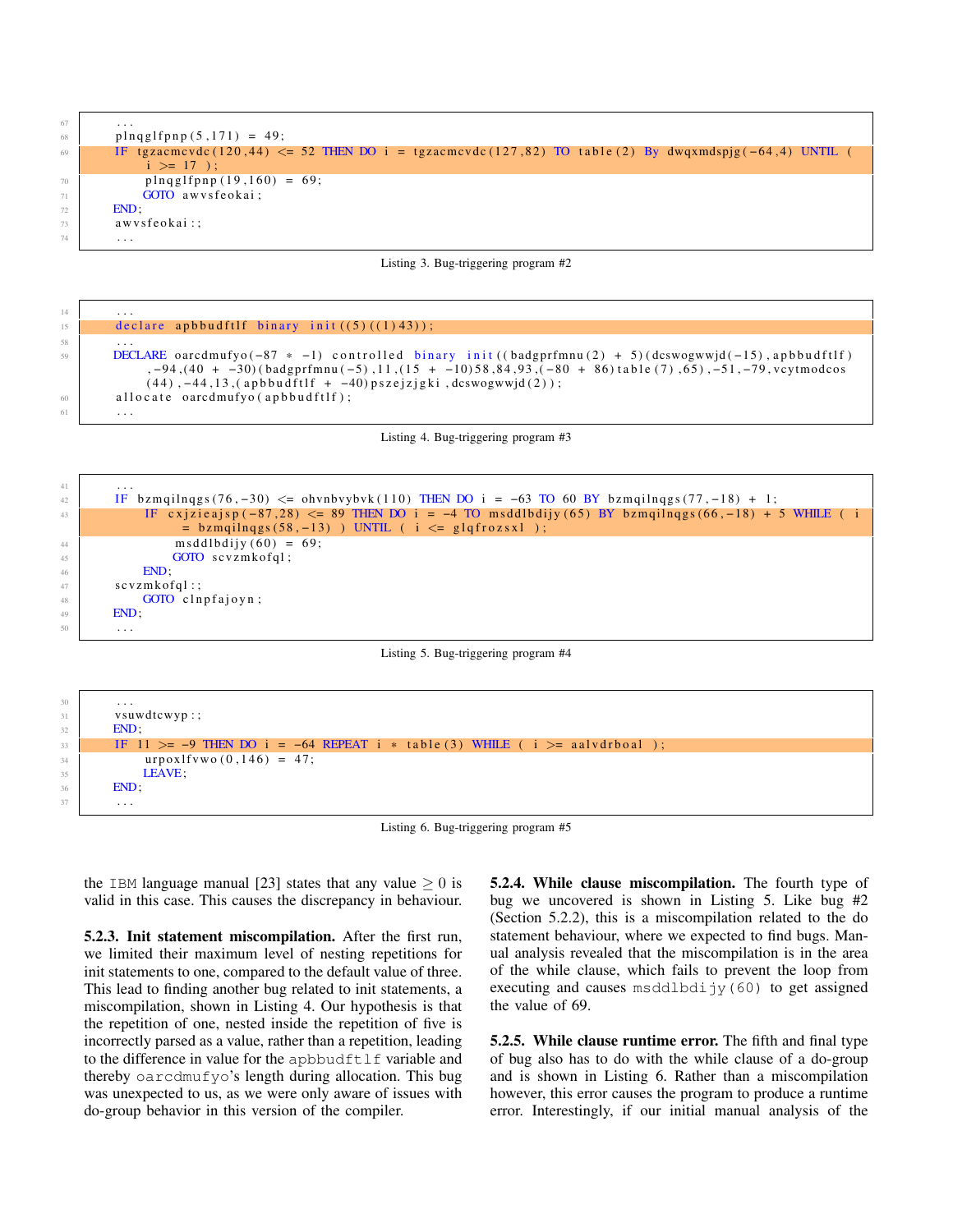previous bug (Section 5.2.4) had been more successful, we would have disabled generation of while clauses *before* the third run, rather than only disabling them *after*. However, the analysis of *this* program gained us the insight that the while clause is a problem in both programs. As such, we disabled generation of it for our fourth run.

#### 5.3. Confirmation of Validation Results

After analyzing and categorizing all bug-triggering programs, we discussed the results with the main developer for the PL/I compiler from Raincode. They were able to confirm to us that the flagged programs indeed revealed bugs in that version of the compiler. They also stated that these bugs were fixed in two separate changes:

do-group reconstruction: The entire section of the compiler that deals with do-groups was rebuilt on 22/06/2020, which is why we selected this version of the compiler. This fixed the bugs in Sections 5.2.2, 5.2.4 and 5.2.5.

init statement grammar fix: Unaware to us, in 09/11/2020 the grammar used for parsing init statements was changed, fixing the bugs in Sections 5.2.1 and 5.2.3. According to the main developer, Raincode was never aware of the bug in Section 5.2.1 and the grammar was changed to fix the bug of Section 5.2.3, incidentally also fixing the bug in Section 5.2.1.

#### 5.4. Testing the Current Production Compiler

As a last experiment, we used the Raincode  $PL/I$  Compiler version 4.1.184.0, released on 12/05/2021, which was the latest release at that time. We ran our framework on this version continuously for a week. This run did not produce a single bug-triggering program (fortunately or unfortunately, depending on the point of view). The results of this run are detailed in Table 2.

| Run                                    | Iterations | # of programs | # flagged | Kinds of errors |  |  |  |
|----------------------------------------|------------|---------------|-----------|-----------------|--|--|--|
|                                        | 100.000    | 718.033       |           |                 |  |  |  |
| <b>TABLE 2. PRODUCTION TESTING RUN</b> |            |               |           |                 |  |  |  |

This run was performed with the stock configuration of the framework. In total, it took  $\sim 180$  hours to complete, meaning on the above detailed hardware,  $\sim$  4000 programs are generated per hour. Furthermore, each program contains on average ∼ 81 lines of code. Compared to the seed program, which contains just 12 lines, this means our generation and mutation strategies insert on average  $\sim 69$  lines of code.

## 6. Related Work

There is a significant body of work on compiler testing, with Chen *et al.* [1] providing an elaborate overview of the current state of the art in compiler testing.

To the best of our knowledge, the idea of automatically generating random test programs started by Hanford [7] introducing his "syntax machine" over 50 years ago. It contains an abstract grammar for little PL/I [24], a subset of the PL/I language. The generation technique includes the use of "syntax generators", which are used, for instance, to ensure that variables are declared before use in the generated programs. It was used primarily to test a compiler by simply checking for every generated program whether the compiler could process it successfully (by not crashing). Compared to their efforts, our approach not only covers a larger set of PL/I language constructs, but perhaps more importantly, is able to target the later stages of the compiler, compared to only the parser. This is because we are not only able to construct semantically valid programs, but also predict their intended outcome.

CSmith [9] is a random test-case generator for C compilers. Similarly to the "syntax machine", it works by continually randomly selecting a feasible item from its abstract grammar. It uses dynamic safety mechanisms (for instance integer and type safety checks) to keep it from producing any undefined behaviour or unspecified behaviour. They use a method called *differential testing* [25] to determine the correct output, meaning they compile and run their programs on multiple compilers, and assume that the majority of compilers give the correct result. This, of course, becomes more reliable the more compilers are included. According to Nagai *et al.* [26], CSmith is one of the most successful compiler testing systems. Compared to CSmith, our approach does not need to rely on differential testing, which is an advantage given the few  $PL/I$  compilers available for modern systems. Furthermore, due to the difference in programming languages and fine grained control our approach has over the program state, we do not require the dynamic safety checks they implement.

During the evaluation of their CSmith tool, Yang *et al.* [9] found that  $\sim 28\%$  of the bugs they found in GCC were related to arithmetic optimization. Nagai *et al.* [4] state that arithmetic expressions are machine dependent, and therefore prone to bugs due to the need for retargeting, however Yang *et al.* [9] found that most ( $\sim 62\%$ ) of the bugs they uncovered were in the machine independent middle end of the compiler. Nevertheless, Nagai *et al.* [4], [26] found numerous bugs in GCC and LLVM by focusing on arithmetic operations using their tool, Orange3.

A different approach to avoid undefined behaviour is introduced by Nagai *et al.* [4]. Their tool, Orange3, focuses on arithmetic optimizations and is able to pre-compute the expected result of running the program, discarding any program that would introduce unexpected behaviour. A side effect of this is that no differential testing is needed to check for miscompilations, as the correct answer is known beforehand. The trade-off is that they included a very small subset of the entire C language in their generated programs loops [27] in order to realise this. Later work [26] improved on this approach by preventing undefined behaviour by adding constant values and 'flipping' operators. This work inspired the design of Orange4 [5], on which we base the design of our program generator.

Livinskii *et al.* [28] introduced YARPGen, a generation technique avoids undefined behaviour by using static analysis, similar to Orange3 [4], but includes a much broader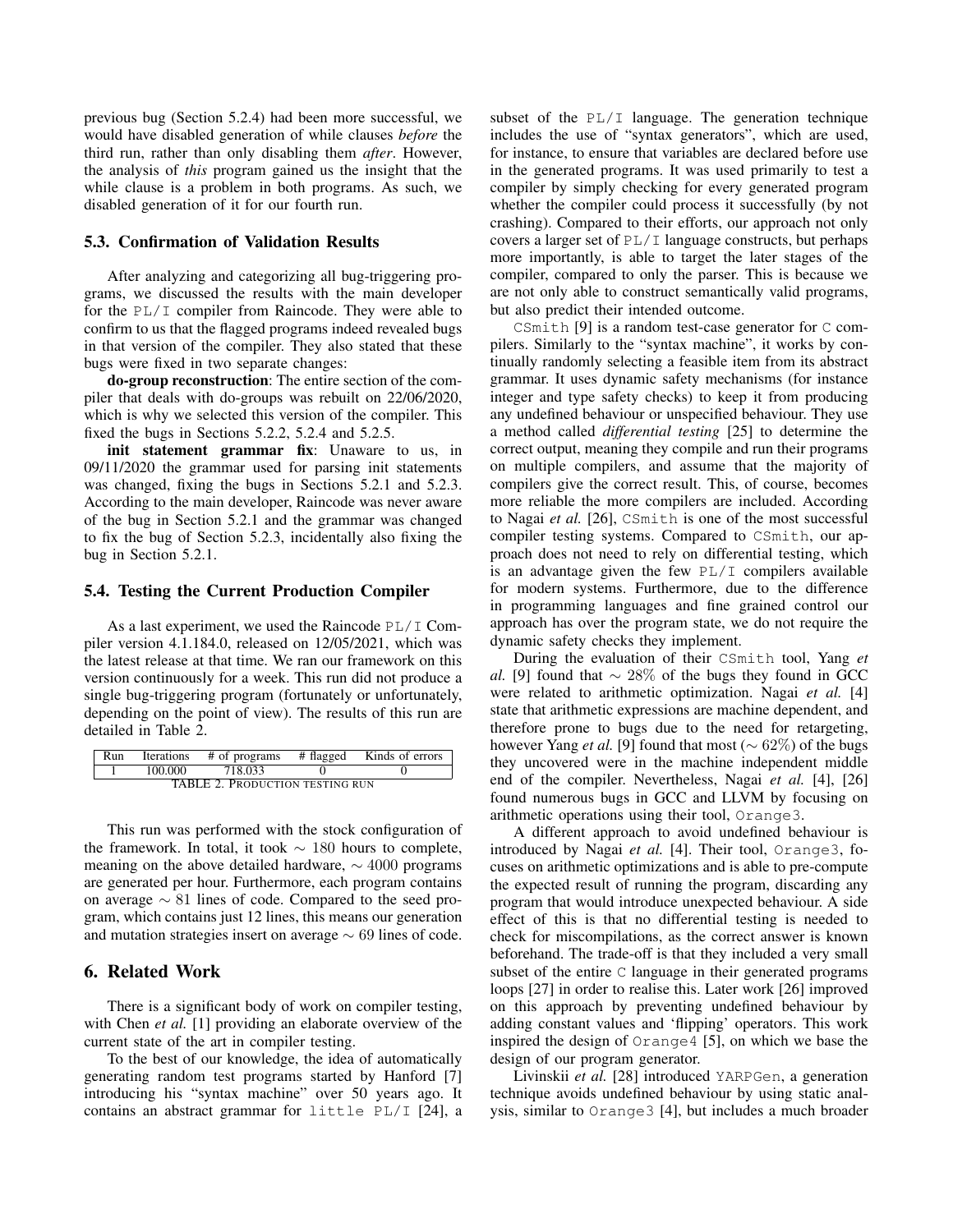subset of the  $C$  (and  $C^{++}$ ) language. They opted for static analysis, rather than dynamic (as with CSmith [9]) because they found that dynamic analysis sacrifices expressiveness. Similar to CSmith [9], they use differential testing [25] to determine correct program behaviour. Our approach differs from YARPGen in that we do not have to rely on differential testing, and our use of program mutation.

Mettoc [29] is the first tool to leverage mutative testing to test a compiler, using the equivalence relation to construct multiple equivalent mutants of a given source program. All mutants are then compiled and executed. If one mutant gives a different result (either a crash or miscompilation), then a bug in the compiler is uncovered. This technique avoids the need for a reference compiler such as with differential testing [25]. Le *et al.* [2] alter this idea by no longer requiring two programs to act the same under *all* possible input values, but only under a predetermined input, and executing the programs under that input. This technique is called Equivalence Modulo Input (EMI). In the original implementation, equivalent mutants are formed by removing dead code from a given source program, but later iterations added the ability to *add* dead code [10] and live code [3] to broaden the set of possible mutants even further. They use programs generated by CSmith [9] as the basis for their mutations, which they profile using available tooling. Our approach differs mainly in not relying on (unavailable) external tooling for program generation and profiling, as well as translating EMI mutation strategies to the PL/I programming language.

Instead of starting with a non-trivial source program, Nakamura and Ishiura [5] present Orange4, which starts from a source containing only return 0;. Their definition of equivalence does not consider program *state*, but rather program *output*. Their mutations are constructed in such a way that successful program execution equates to not printing any output and exiting. 'Verification' statements (in the form of conditionally printing output) are added to the program to check whether computation succeeds. While the original implementation only allows for declaration, assignment, if and for statements, its range was later extended [30] to include other language primitives such as arrays and function calls. Our approach uses the theory presented in this work as a basis for the program generator. However, we modify it by omitting expression expansion, as we are not focusing on the arithmetic optimizations of the compiler, and removing the verification statements, instead appending print statements that output the entire program state. These modifications allow our approach to then utilize EMI-based program mutation.

## 7. Conclusion and Future Work

Although compiler correctness is usually assumed, actually confirming their correctness is difficult, in part due to their complexity. Automated testing techniques aim to alleviate this issue by expanding the test set beyond the reach of manual testing. Existing efforts of this kind largely focus their attempts on modern compilers. However, the feasibility of automated compiler testing for *legacy compilers* is a relatively unexplored concept. We investigated this feasibility, specifically the applicability of optimization-focused testing techniques on a PL/I compiler.

Our work contains two major parts: a program generator and a program mutator, which adapt the *precomputation*based program generation and Equivalence Modulo Input (EMI) testing techniques for application to the legacy context and PL/I programming language, respectively. Unique to our approach is that while we utilize techniques which traditionally focus on uncovering bugs in the optimization phase(s) of a compiler, we purposefully disregard arithmetic expressions and instead focus on covering the most important language syntax. However, we have kept the overall structure of these techniques in place, starting our program generation from a trivial seed program and applying all mutation categories that we are aware of.

We validated the design of our framework by testing its ability to uncover known bugs on an older version of the *Raincode©* PL/I compiler. During these experiments we generated around 127.000 programs and our framework uncovered five bugs. These bugs were triggered both by programs produced by our program generator (two bugs) and by their mutants produced by our program mutator (three bugs). All of the bugs were acknowledged by a developer as being bugs and all had been fixed in more recent releases. We also tested the most recent release of the compiler, generating around 718.000 programs in 180 hours of testing, but have not uncovered any bugs there.

The design of both our program generator and program mutator are suitable for testing a  $PL/I$  compiler (**RQ2** and RQ3). Our approach, based on optimization-focused automated compiler testing techniques but adapted to focus on including important language syntax rather than arithmetic optimizations, is suitable for testing a legacy PL/I compiler. Because of our 'black box' treatment of the specific compiler we tested, we anticipate that our approach generalizes well to other  $PL/I$  compilers. We also demonstrated that while generation and mutation strategies are specific to a programming language, their design can be adapted to other languages and contexts. Combined, this leads us to conclude that our overall approach is suitable for automated testing of various legacy compilers (RQ1). This is further supported by the fact that our approach has minimal prerequisites compared to other automated compiler approaches.

We identify five significant future work avenues. First, including more  $PL/I$  constructs, such as multiple data types and interrupt handling. Second, speeding up the bug-finding process by prioritizing programs more likely to have bugs. Third is to automatically reduce programs flagged by our framework as bug-inducing to a minimal case. Fourth is to use multiple  $PL/I$  compilers in a Differential testing approach. Fifth and last is to research the applicability of other automated compiler testing techniques in a legacy context.